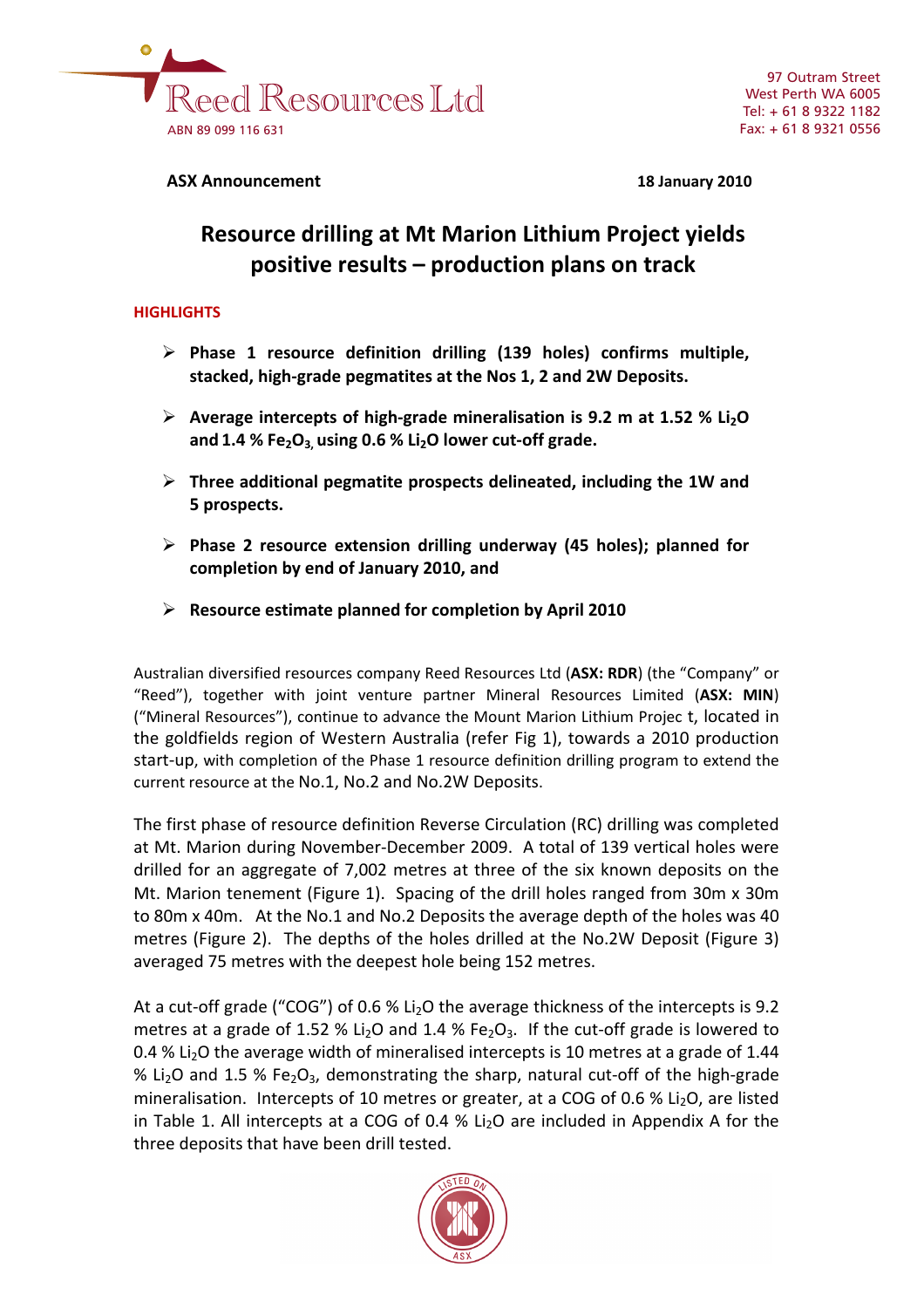

**Figure 1** Mount Marion pegmatite group within the northern half of mining lease M15/1000.



**Figure 2** Cross section (B-B' in Figure 1) in the central part of the No.1 Deposit (interpretation by Bryan Smith Geosciences).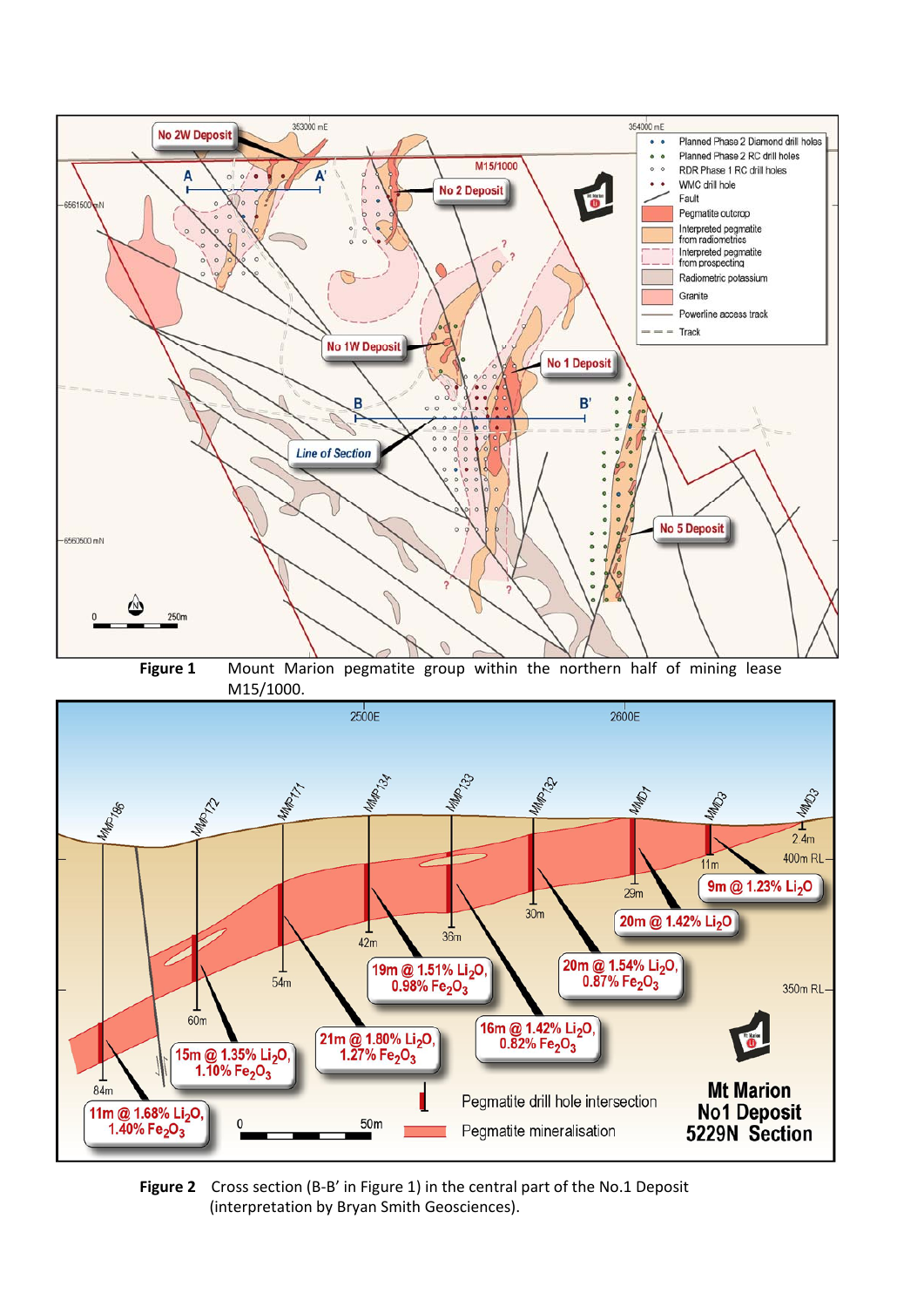The structure of the pegmatite deposits is relatively simple, forming a series of sub‐ parallel stacked sills that dip at 10‐20 degrees to the west. Lithium is entirely contained in spodumene crystals and the lithium grade is relatively constant through the pegmatite bodies (cf Figures 2, 3). The pegmatites are comprised generally of spodumene (20‐40 % by volume), quartz (25‐30 %), feldspar (20‐25 %) and muscovite (about 10 %). Some of the spodumene crystals are more than 30 cm long.

| <b>DEPOSIT</b> | HOLE_NO        | <b>FROM</b>    | <b>TO</b> | Interval | <b>Li2O</b> | <b>Fe2O3</b> |
|----------------|----------------|----------------|-----------|----------|-------------|--------------|
|                |                | m              | m         | m        | $\%$        | $\%$         |
| No.1           | <b>MMP 124</b> | 9              | 22        | 13       | 1.60        | 1.40         |
| No.1           | <b>MMP 132</b> | 6              | 26        | 20       | 1.55        | 1.03         |
| No.1           | <b>MMP 133</b> | 18             | 34        | 16       | 1.38        | 1.09         |
| No.1           | <b>MMP 134</b> | 18             | 37        | 19       | 1.53        | 0.99         |
| No.1           | <b>MMP 135</b> | $\overline{0}$ | 20        | 20       | 1.62        | 0.81         |
| No.1           | <b>MMP 136</b> | 15             | 32        | 17       | 1.39        | 0.88         |
| No.1           | <b>MMP 137</b> | 18             | 38        | 20       | 1.28        | 0.92         |
| No.1           | <b>MMP 139</b> | 0              | 19        | 19       | 1.23        | 1.25         |
| No.1           | <b>MMP 140</b> | 11             | 24        | 13       | 1.48        | 1.14         |
| No.1           | <b>MMP 141</b> | <b>18</b>      | 40        | 22       | 1.78        | 1.31         |
| No.1           | <b>MMP 145</b> | 17             | 40        | 23       | 1.50        | 1.31         |
| No.1           | MMP 146        | 0              | 10        | 10       | 1.00        | 0.97         |
| No.1           | <b>MMP 147</b> | 0              | 14        | 14       | 1.71        | 0.99         |
| No.1           | <b>MMP 148</b> | $\overline{4}$ | 25        | 21       | 1.71        | 1.15         |
| No.1           | <b>MMP 149</b> | 38             | 48        | 10       | 1.98        | 1.19         |
| No.1           | <b>MMP 151</b> | $\overline{0}$ | 15        | 15       | 1.81        | 1.20         |
| No.1           | <b>MMP 152</b> | 38             | 49        | 11       | 1.37        | 1.02         |
| No.1           | <b>MMP 154</b> | $\mathbf 0$    | 14        | 14       | 1.53        | 1.32         |
| No.1           | <b>MMP 155</b> | 16             | 30        | 14       | 1.40        | 1.08         |
| No.1           | <b>MMP 158</b> | $\mathbf{1}$   | 14        | 13       | 1.40        | 0.99         |
| No.1           | <b>MMP 159</b> | 20             | 30        | 10       | 1.41        | 1.34         |
| No.1           | <b>MMP 169</b> | 47             | 57        | 10       | 1.84        | 1.88         |
| No.1           | <b>MMP 170</b> | 30             | 52        | 22       | 1.50        | 1.15         |
| No.1           | <b>MMP 171</b> | 22             | 43        | 21       | 1.80        | 1.27         |
| No.1           | <b>MMP 181</b> | 51             | 65        | 14       | 1.63        | 1.19         |
| No.1           | <b>MMP 182</b> | 55             | 68        | 13       | 1.77        | 1.61         |
| No.1           | <b>MMP 184</b> | 68             | 79        | 11       | 1.94        | 1.19         |
| No.1           | <b>MMP 188</b> | 15             | 29        | 14       | 1.56        | 0.93         |
| No.1           | <b>MMP 189</b> | 33             | 43        | 10       | 1.55        | 1.52         |
| No.1           | <b>MMP 190</b> | 3              | 16        | 13       | 1.45        | 0.92         |
| No.2           | <b>MMP 202</b> | 55             | 65        | 10       | 1.72        | 1.22         |
| No.2           | <b>MMP 203</b> | 0              | 10        | 10       | 1.45        | 1.26         |
| No.2           | <b>MMP 207</b> | 15             | 25        | 10       | 1.63        | 1.78         |
| No.2           | <b>MMP 215</b> | 42             | 53        | 11       | 1.62        | 1.25         |
| No.2           | <b>MMP 217</b> | 30             | 41        | 11       | 1.54        | 0.98         |

**Table 1** High‐grade intercepts (>0.6 % Li2O) with a **down‐hole length in excess of 10 metres** (full details in Appendix A).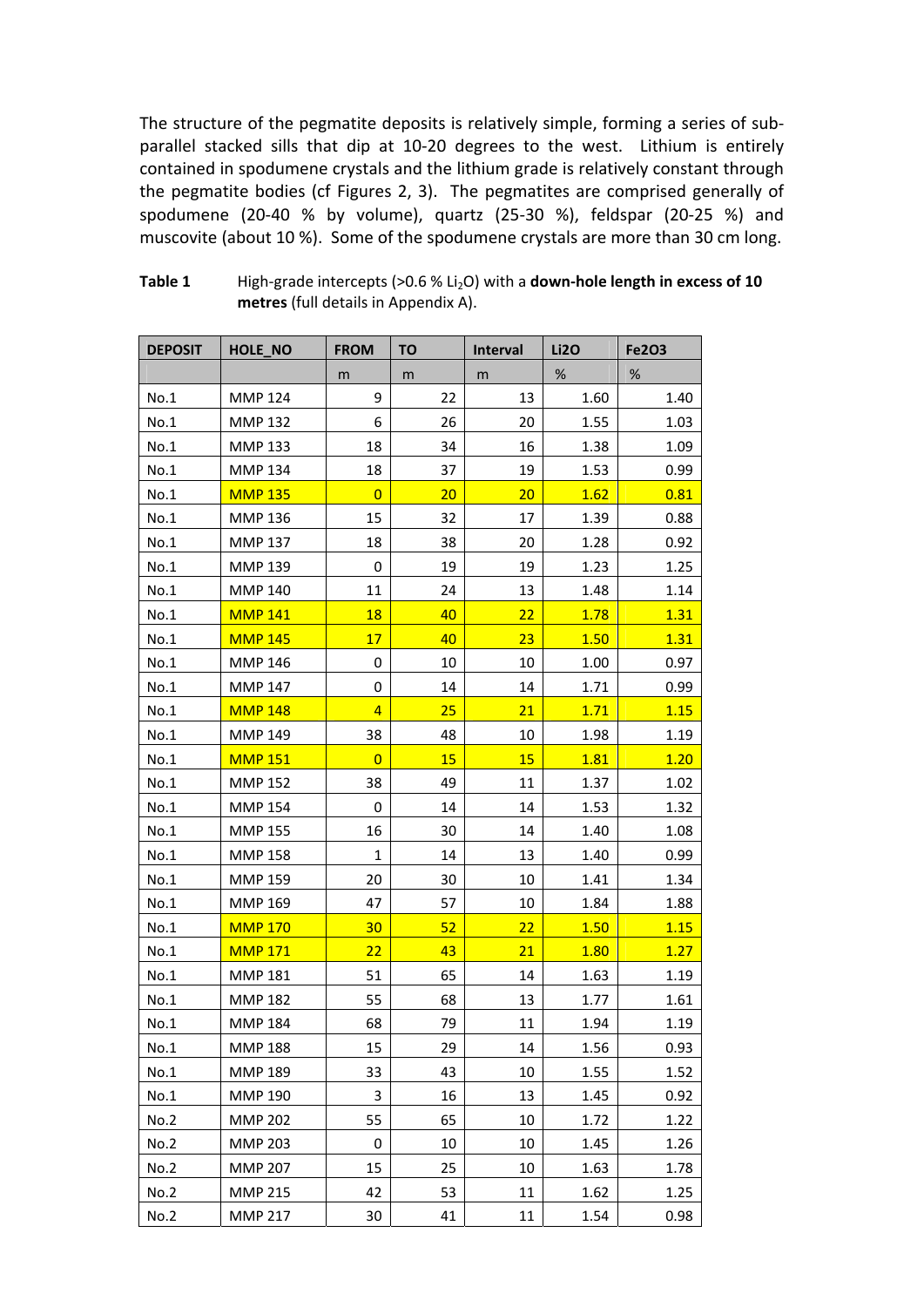| <b>DEPOSIT</b> | HOLE_NO         | <b>FROM</b>    | ΤO  | Interval | <b>Li2O</b> | Fe2O3 |
|----------------|-----------------|----------------|-----|----------|-------------|-------|
|                |                 | m              | m   | m        | %           | %     |
| No.2W          | <b>MMP 101A</b> | 67             | 92  | 25       | 1.64        | 1.25  |
| No.2W          | <b>MMP 102A</b> | 46             | 62  | 16       | 1.61        | 1.53  |
| No.2W          | <b>MMP 301</b>  | 9              | 20  | 11       | 1.42        | 1.71  |
|                |                 | 85             | 113 | 28       | 1.61        | 1.14  |
| No.2W          | <b>MMP 302</b>  | 24             | 37  | 13       | 1.99        | 1.08  |
|                |                 | 107            | 132 | 25       | 1.82        | 1.39  |
| No.2W          | <b>MMP 303A</b> | 24             | 44  | 20       | 1.67        | 1.10  |
| No.2W          | <b>MMP 304A</b> | 11             | 21  | 10       | 1.64        | 1.14  |
|                |                 | 53             | 77  | 24       | 1.55        | 0.94  |
| No.2W          | <b>MMP 305</b>  | 27             | 39  | 12       | 1.86        | 1.28  |
|                |                 | 73             | 103 | 30       | 1.54        | 0.95  |
| <b>No.2W</b>   | <b>MMP 306</b>  | 98             | 125 | 27       | 1.72        | 1.13  |
| No.2W          | <b>MMP 307</b>  | 39             | 59  | 20       | 1.62        | 1.02  |
| No.2W          | <b>MMP 308</b>  | 66             | 94  | 28       | 1.77        | 1.12  |
| No.2W          | <b>MMP 309</b>  | 96             | 124 | 28       | 1.87        | 1.10  |
| No.2W          | <b>MMP 310</b>  | 32             | 44  | 12       | 0.97        | 1.12  |
|                |                 | 115            | 132 | 17       | 1.21        | 1.30  |
| No.2W          | <b>MMP 311</b>  | 62             | 79  | 17       | 1.73        | 0.89  |
|                |                 | 82             | 96  | 14       | 1.69        | 1.20  |
| No.2W          | <b>MMP 312</b>  | 89             | 114 | 25       | 1.57        | 1.11  |
| No.2W          | <b>MMP 315</b>  | 17             | 27  | 10       | 1.74        | 1.48  |
|                |                 | 30             | 56  | 26       | 1.59        | 1.15  |
| No.2W          | <b>MMP 316</b>  | 85             | 105 | 20       | 1.66        | 1.09  |
| No.2W          | <b>MMP 319</b>  | $\mathbf{1}$   | 14  | 13       | 1.59        | 1.20  |
| No.2W          | <b>MMP 323</b>  | $\overline{8}$ | 42  | 34       | 1.41        | 0.81  |
| <b>No.2W</b>   | <b>MMP 331</b>  | 10             | 23  | 13       | 1.30        | 0.78  |
|                |                 | 52             | 64  | 12       | 1.39        | 0.75  |

#### **FORWARD WORK**

Drill results are currently being compiled and validated for inclusion in a comprehensive database from which a geological model of the Mt Marion deposits will be constructed in preparation for resource estimation by April 2010. Further drilling in a Phase 2 programme (45 holes) is currently in progress on the No.5 Deposit, from which it is anticipated that additional resources will be outlined. Drill testing will also be carried out on two additional pegmatite prospect: No.1W and an un‐named pegmatite.

The Joint Venturers expect to mobilise a processing plant and related equipment with a production rate of 17,000 tonnes per month of +6.5% Li<sub>2</sub>O concentrate in 2010 subject to a decision to mine and obtaining all necessary approvals.

GReed

C J Reed **MANAGING DIRECTOR**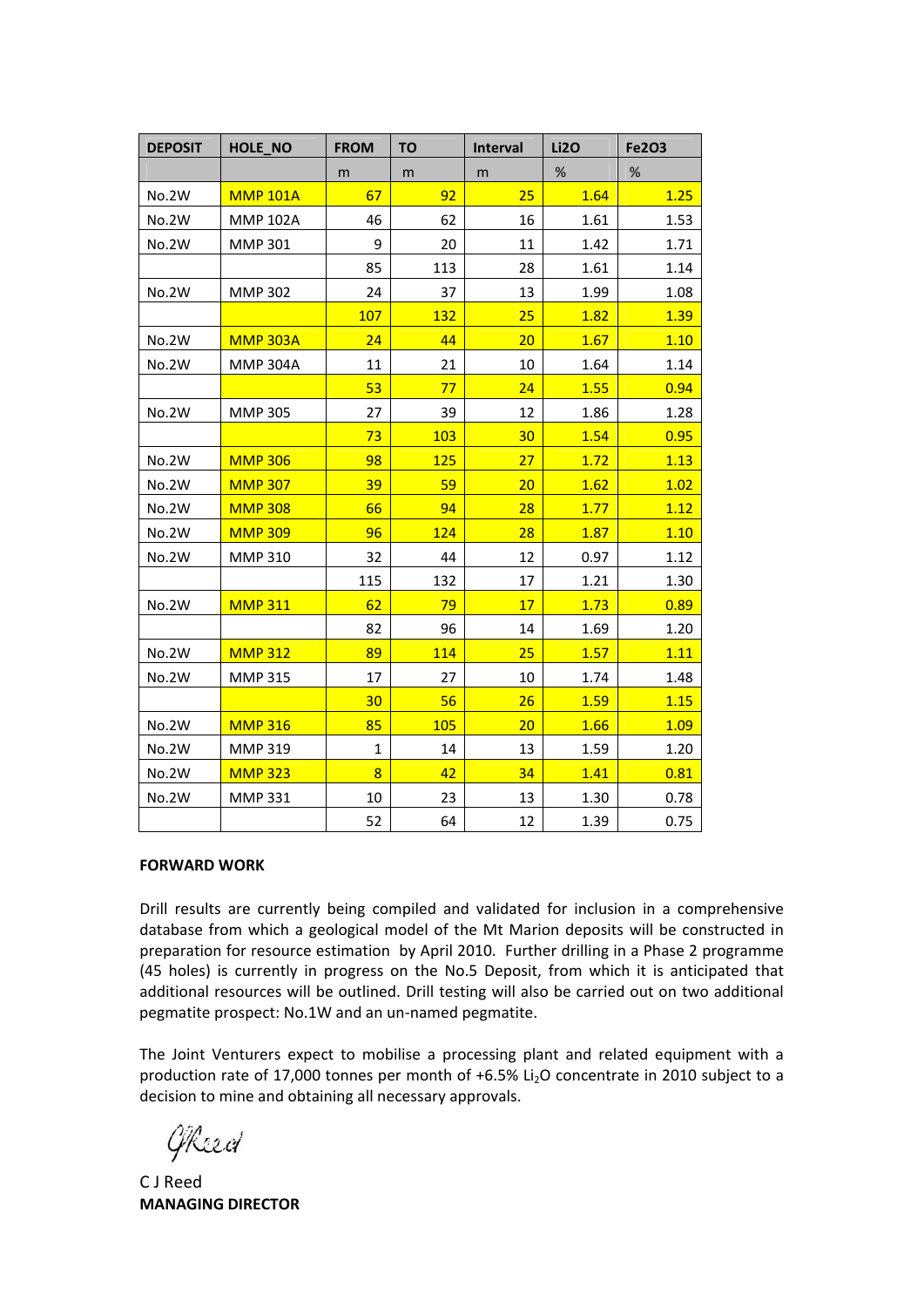## **Competent Persons Statement**

Geological aspects of this report that relate to Exploration Results have been compiled by Dr Bryan Smith (MAIG), a consultant to Reed Resources Ltd. Dr Smith has sufficient experience relevant to the style of mineralisation and type of deposit under consideration and to the activity which is being reported on to qualify as a Competent Person as defined in the Code for Reporting of Mineral Resources and Ore Reserves. Dr Smith consents to the inclusion in the report of the matters in the form and context in which it appears.

Although Reed remains optimistic about the potential of the Mount Marion project, any reference to the terms "ore" and "high‐grade" in this report is conceptual in nature. Use of the term "grade(s)" is not intended to represent the grade of a resource.

#### **About Reed Resources**

Reed Resources Ltd is a diversified mining and exploration Company based in Western Australia. It has modest gold production and is expanding and diversifying its production base. Reed Resources has five main projects (all in Western Australia) including;

- **Mount Marion** High‐grade Lithium project located about 40km south of Kalgoorlie in JV with Mineral Resources Ltd.
- **Comet Vale** High‐grade underground gold mine in JV with Kingsrose Mining Limited (resuming 100% equity on 1 June 2010).
- **Barrambie** Definitive Feasibility Study completed on a Ferrovanadium operation to produce 6300t of vanadium per annum. Currently in approvals process.
- **Mount Finnerty** Iron ore JV with Cliffs Natural Resources & Nickel Farm‐out Western Areas NL. A Nickel Farm‐in with Barranco Resources NL
- **Bell Rock Range** Nickel‐Copper‐PGM JV with Anglo American Exploration.



#### Website: [www.reedresources.com](http://www.reedresources.com/)

**Figure 3** Cross section (A‐A' in Figure 1) in the central part of the No.2W deposit (interpretation by Bryan Smith Geosciences).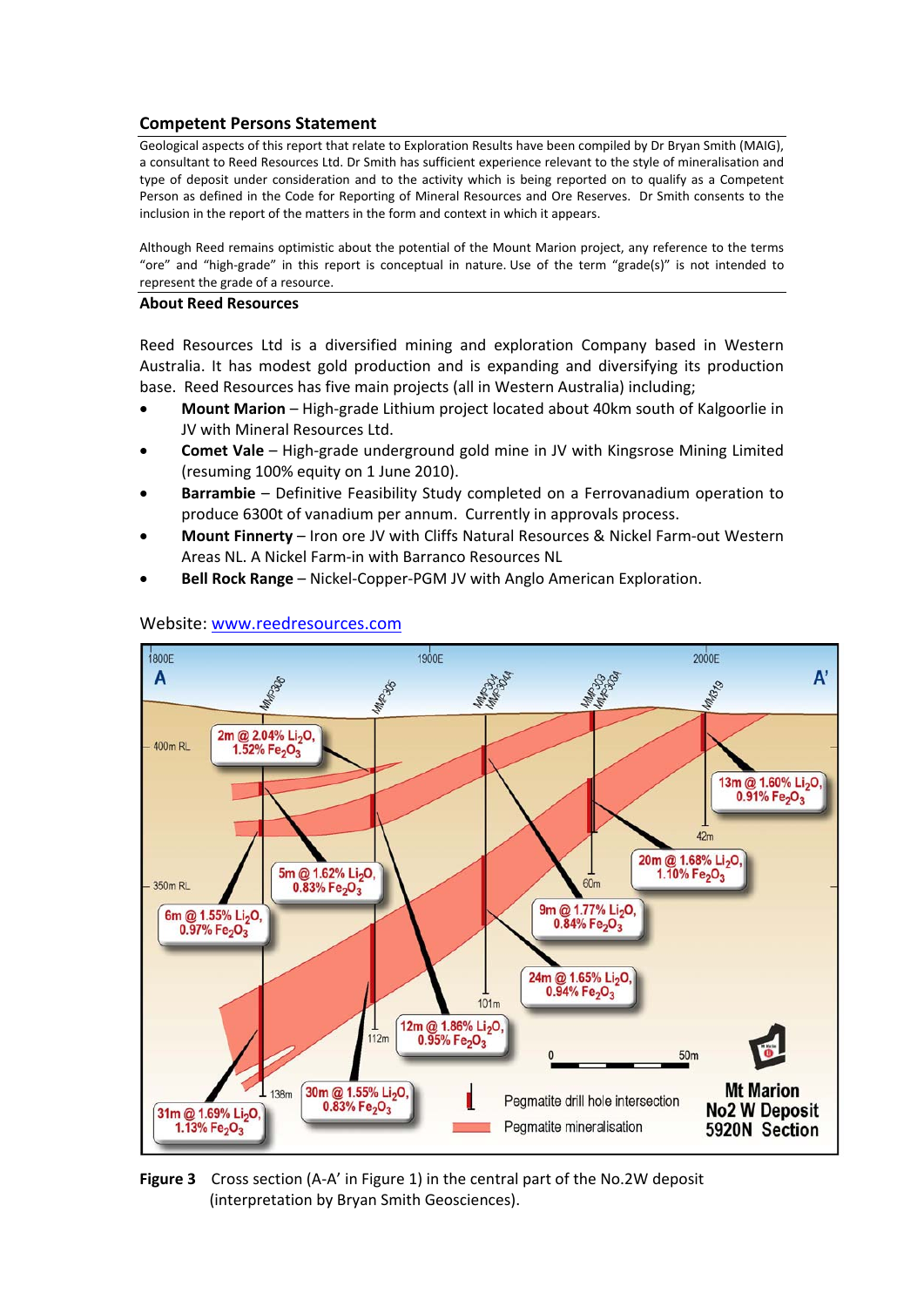# **Appendix A**

Summary of all intercepts of mineralisation for all assays with greater than  $0.4 \%$  Li<sub>2</sub>O, continuous throughout each intercept.

|                |                 | Local           | Local          |                |                |                 |             |              |
|----------------|-----------------|-----------------|----------------|----------------|----------------|-----------------|-------------|--------------|
| <b>DEPOSIT</b> | HOLE_NO         | <b>Northing</b> | <b>Easting</b> | <b>FROM</b>    | <b>TO</b>      | <b>Interval</b> | <b>Li2O</b> | <b>Fe2O3</b> |
|                |                 |                 |                | m              | m              | m               | $\%$        | $\%$         |
| No.1           | <b>MMP 119</b>  | 5381            | 2620           | 13             | 17             | 4               | 1.30        | 1.24         |
| No.1           | <b>MMP 121</b>  | 5352            | 2619           | $\overline{7}$ | 13             | 6               | 1.31        | 1.34         |
| No.1           | <b>MMP 122</b>  | 5356            | 2588           | 17             | 24             | $\overline{7}$  | 1.46        | 0.85         |
| No.1           | <b>MMP 123</b>  | 5324            | 2656           | 0              | 4              | 4               | 1.27        | 1.69         |
| No.1           | <b>MMP 124</b>  | 5323            | 2589           | 9              | 22             | 13              | 1.60        | 1.40         |
| No.1           | <b>MMP 125A</b> | 5324            | 2527           | 11             | 13             | $\overline{2}$  | 1.47        | 0.93         |
| No.1           |                 |                 |                | 26             | 30             | 4               | 1.80        | 1.13         |
| No.1           | <b>MMP 126</b>  | 5291            | 2650           | 0              | $\overline{2}$ | $\overline{2}$  | 1.39        | 0.96         |
| No.1           | <b>MMP 127</b>  | 5287            | 2620           | 0              | 9              | 9               | 2.00        | 0.99         |
| No.1           | <b>MMP 128</b>  | 5291            | 2530           | 5              | 10             | 5               | 1.09        | 2.08         |
| No.1           | <b>MMP 128A</b> | 5292            | 2530           | 6              | 10             | 4               | 1.22        | 1.17         |
| No.1           | <b>MMP 129</b>  | 5257            | 2650           | 0              | $\overline{4}$ | 4               | 1.40        | 1.17         |
| No.1           | <b>MMP 130</b>  | 5256            | 2530           | $\overline{4}$ | 9              | 5               | 1.22        | 1.29         |
| No.1           | <b>MMP 131</b>  | 5258            | 2500           | 14             | 25             | 11              | 1.29        | 0.95         |
| No.1           | <b>MMP 132</b>  | 5229            | 2560           | 6              | 26             | 20              | 1.55        | 1.03         |
| No.1           | <b>MMP 133</b>  | 5229            | 2531           | 18             | 34             | 16              | 1.38        | 1.09         |
| No.1           | <b>MMP 134</b>  | 5234            | 2500           | 18             | 37             | 19              | 1.53        | 0.99         |
| No.1           | <b>MMP 135</b>  | 5198            | 2589           | 0              | 20             | 20              | 1.62        | 0.81         |
| No.1           | <b>MMP 136</b>  | 5197            | 2529           | 15             | 32             | 17              | 1.39        | 0.88         |
| No.1           | <b>MMP 137</b>  | 5196            | 2502           | 18             | 38             | 20              | 1.28        | 0.92         |
| No.1           | <b>MMP 138</b>  | 5171            | 2620           | 9              | 13             | 4               | 1.40        | 1.09         |
| No.1           | <b>MMP 139</b>  | 5170            | 2589           | $\mathbf 0$    | 19             | 19              | 1.23        | 1.25         |
| No.1           | <b>MMP 140</b>  | 5170            | 2529           | 11             | 31             | 20              | 1.44        | 1.98         |
| No.1           |                 |                 |                | 34             | 37             | 3               | 0.93        | 4.31         |
| No.1           | <b>MMP 141</b>  | 5169            | 2500           | 18             | 40             | 22              | 1.78        | 1.31         |
| No.1           | <b>MMP 144</b>  | 5135            | 2530           | 6              | 28             | 22              | 1.68        | 0.89         |
| No.1           | <b>MMP 145</b>  | 5136            | 2502           | 17             | 40             | 23              | 1.50        | 1.31         |
| No.1           | <b>MMP 146</b>  | 5106            | 2589           | 0              | 10             | 10              | 1.00        | 0.97         |
| No.1           | <b>MMP 147</b>  | 5104            | 2560           | 0              | 14             | 14              | 1.71        | 0.99         |
| No.1           | <b>MMP 148</b>  | 5105            | 2530           | 4              | 25             | 21              | 1.71        | 1.15         |
| No.1           | <b>MMP 149</b>  | 5104            | 2499           | 38             | 51             | 13              | 1.66        | 1.12         |
| No.1           | <b>MMP 150</b>  | 5073            | 2590           | $\mathbf{1}$   | $\overline{7}$ | 6               | 0.93        | 0.92         |
| No.1           | <b>MMP 151</b>  | 5076            | 2560           | 0              | 16             | 16              | 1.73        | 1.39         |
| No.1           | <b>MMP 152</b>  | 5073            | 2500           | 38             | 49             | 11              | 1.37        | 1.02         |
| No.1           | <b>MMP 154</b>  | 5045            | 2560           | 0              | 15             | 15              | 1.45        | 1.63         |
| No.1           | <b>MMP 155</b>  | 5045            | 2530           | 15             | 30             | 15              | 1.34        | 1.20         |
| No.1           | <b>MMP 158</b>  | 5015            | 2560           | 0              | 14             | 14              | 1.33        | 1.03         |
| No.1           | <b>MMP 159</b>  | 5016            | 2530           | 20             | 30             | 10              | 1.41        | 1.34         |
| No.1           | <b>MMP 161</b>  | 4955            | 2590           | 14             | 20             | 6               | 1.07        | 1.33         |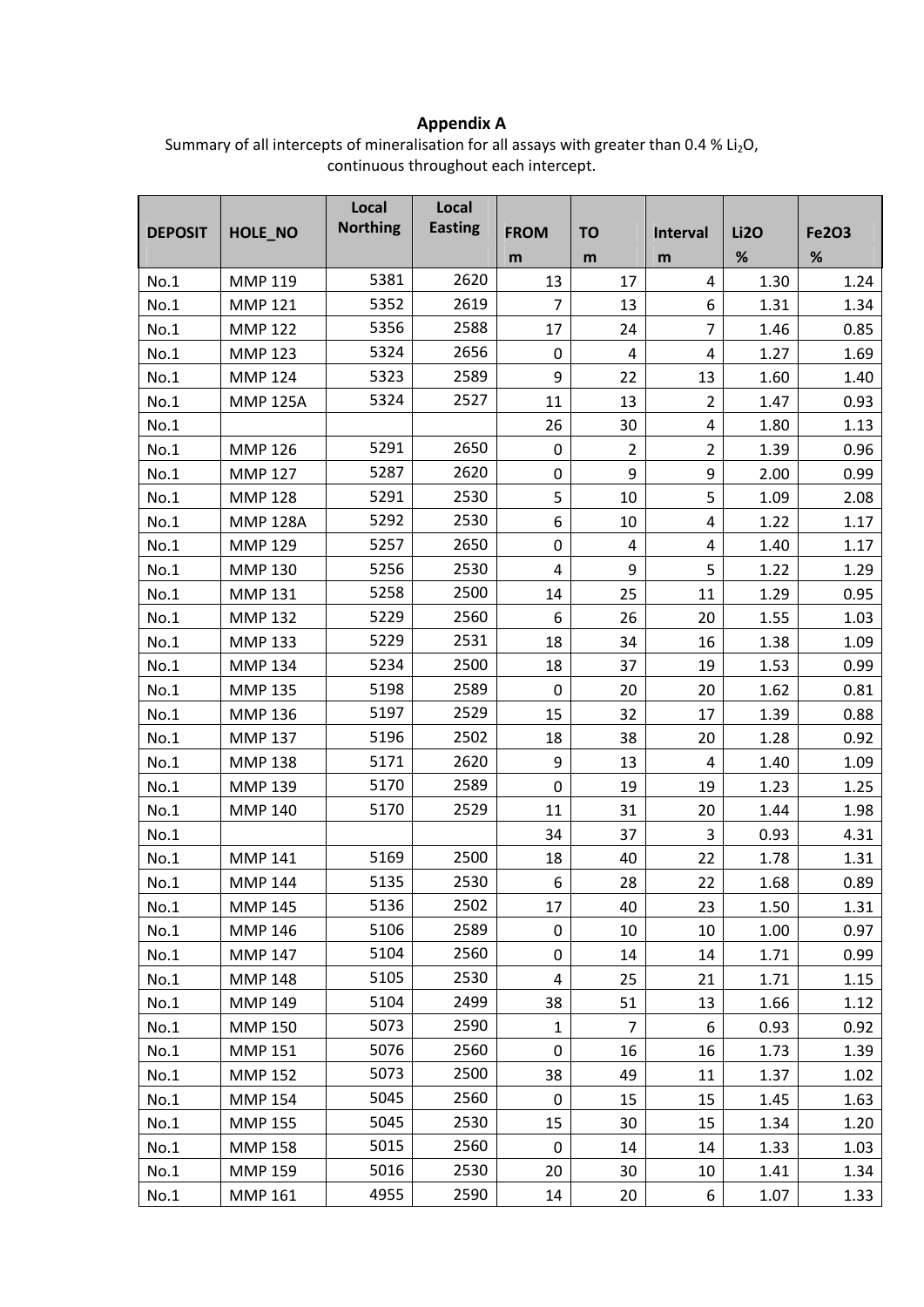|                |                | Local           | Local          |             |           |                  |             |              |
|----------------|----------------|-----------------|----------------|-------------|-----------|------------------|-------------|--------------|
| <b>DEPOSIT</b> | HOLE_NO        | <b>Northing</b> | <b>Easting</b> | <b>FROM</b> | <b>TO</b> | <b>Interval</b>  | <b>Li2O</b> | <b>Fe2O3</b> |
|                |                |                 |                | m           | m         | m                | $\%$        | %            |
| No.1           | <b>MMP 167</b> | 4894            | 2530           | 8           | 13        | 5                | 1.44        | 1.67         |
| No.1           | <b>MMP 168</b> | 5045            | 2502           | 35          | 41        | 6                | 1.76        | 1.63         |
| No.1           |                |                 |                | 43          | 46        | 3                | 0.69        | 0.79         |
| No.1           | <b>MMP 169</b> | 5170            | 2466           | 47          | 61        | 14               | 1.46        | 1.59         |
| No.1           | <b>MMP 170</b> | 5196            | 2471           | 19          | 22        | 3                | 1.30        | 2.88         |
| No.1           |                |                 |                | 30          | 52        | 22               | 1.50        | 1.15         |
| No.1           | <b>MMP 171</b> | 5237            | 2471           | 22          | 43        | 21               | 1.80        | 1.27         |
| No.1           | <b>MMP 178</b> | 4955            | 2500           | 28          | 31        | 3                | 1.48        | 5.28         |
| No.1           |                |                 |                | 48          | 61        | 13               | 1.63        | 0.95         |
| No.1           |                |                 |                | 63          | 65        | $\overline{2}$   | 0.99        | 0.66         |
| No.1           | <b>MMP 179</b> | 5015            | 2500           | 32          | 39        | $\overline{7}$   | 1.43        | 1.32         |
| No.1           |                |                 |                | 56          | 58        | $\overline{2}$   | 0.88        | 0.82         |
| No.1           |                |                 |                | 62          | 63        | 1                | 0.55        | 0.66         |
| No.1           | <b>MMP 180</b> | 5045            | 2470           | 43          | 48        | 5                | 1.53        | 2.23         |
| No.1           |                |                 |                | 58          | 61        | 3                | 1.29        | 2.11         |
| No.1           |                |                 |                | 63          | 70        | 7                | 1.01        | 0.75         |
| No.1           | <b>MMP 181</b> | 5075            | 2470           | 51          | 65        | 14               | 1.63        | 1.19         |
| No.1           | <b>MMP 182</b> | 5136            | 2470           | 55          | 69        | 14               | 1.68        | 1.57         |
| No.1           | <b>MMP 183</b> | 5136            | 2440           | 63          | 78        | 15               | 0.98        | 1.06         |
| No.1           | <b>MMP 184</b> | 5167            | 2440           | 68          | 83        | 15               | 1.55        | 1.07         |
| No.1           | <b>MMP 185</b> | 5198            | 2440           | 58          | 65        | $\overline{7}$   | 1.77        | 1.10         |
| No.1           |                |                 |                | 67          | 68        | 1                | 0.51        | 0.65         |
| No.1           | <b>MMP 186</b> | 5229            | 2410           | 64          | 77        | 13               | 1.45        | 1.38         |
| No.1           | <b>MMP 187</b> | 5258            | 2380           | 51          | 60        | $\boldsymbol{9}$ | 1.54        | 1.49         |
| No.1           | <b>MMP 188</b> | 5289            | 2470           | 15          | 30        | 15               | 1.49        | 1.17         |
| No.1           |                |                 |                | 40          | 45        | 5                | 1.15        | 2.27         |
| No.1           | <b>MMP 189</b> | 5289            | 2440           | 33          | 43        | 10               | 1.55        | 1.52         |
| No.1           | <b>MMP 190</b> | 5320            | 2470           | 3           | 17        | 14               | 1.38        | 0.93         |
| No.1           |                |                 |                | 35          | 38        | 3                | 1.74        | 1.66         |
| No.1           | <b>MMP 191</b> | 5350            | 2530           | 17          | 22        | 5                | 1.57        | 1.84         |
| No.1           | <b>MMP 192</b> | 5350            | 2500           | 28          | 31        | 3                | 1.28        | 2.85         |
| No.2           | <b>MMP 201</b> | 6000            | 2240           | 42          | 50        | 8                | 1.47        | 1.55         |
| No.2           | <b>MMP 202</b> | 6000            | 2200           | 55          | 65        | 10               | 1.72        | 1.22         |
| No.2           | <b>MMP 203</b> | 5960            | 2320           | 0           | 10        | 10               | 1.45        | 1.26         |
| No.2           | <b>MMP 204</b> | 5960            | 2280           | 17          | 26        | 9                | 1.37        | 1.81         |
| No.2           | <b>MMP 205</b> | 5960            | 2240           | 35          | 45        | 10               | 1.58        | 1.88         |
| No.2           | <b>MMP 206</b> | 5920            | 2320           | 0           | 8         | 8                | 1.40        | 1.27         |
| No.2           | <b>MMP 207</b> | 5920            | 2280           | 15          | 25        | 10               | 1.63        | 1.78         |
| No.2           | <b>MMP 208</b> | 5920            | 2240           | 33          | 38        | 5                | 1.61        | 1.14         |
| No.2           |                |                 |                | 42          | 46        | 4                | 1.60        | 0.90         |
| No.2           | <b>MMP 209</b> | 5880            | 2280           | 22          | 32        | 10               | 1.40        | 1.90         |
| No.2           | <b>MMP 210</b> | 5880            | 2240           | 32          | 36        | $\overline{4}$   | 1.48        | 2.11         |
| No.2           |                |                 |                | 39          | 46        | $\overline{7}$   | 1.45        | 1.58         |
|                |                |                 |                |             |           |                  |             |              |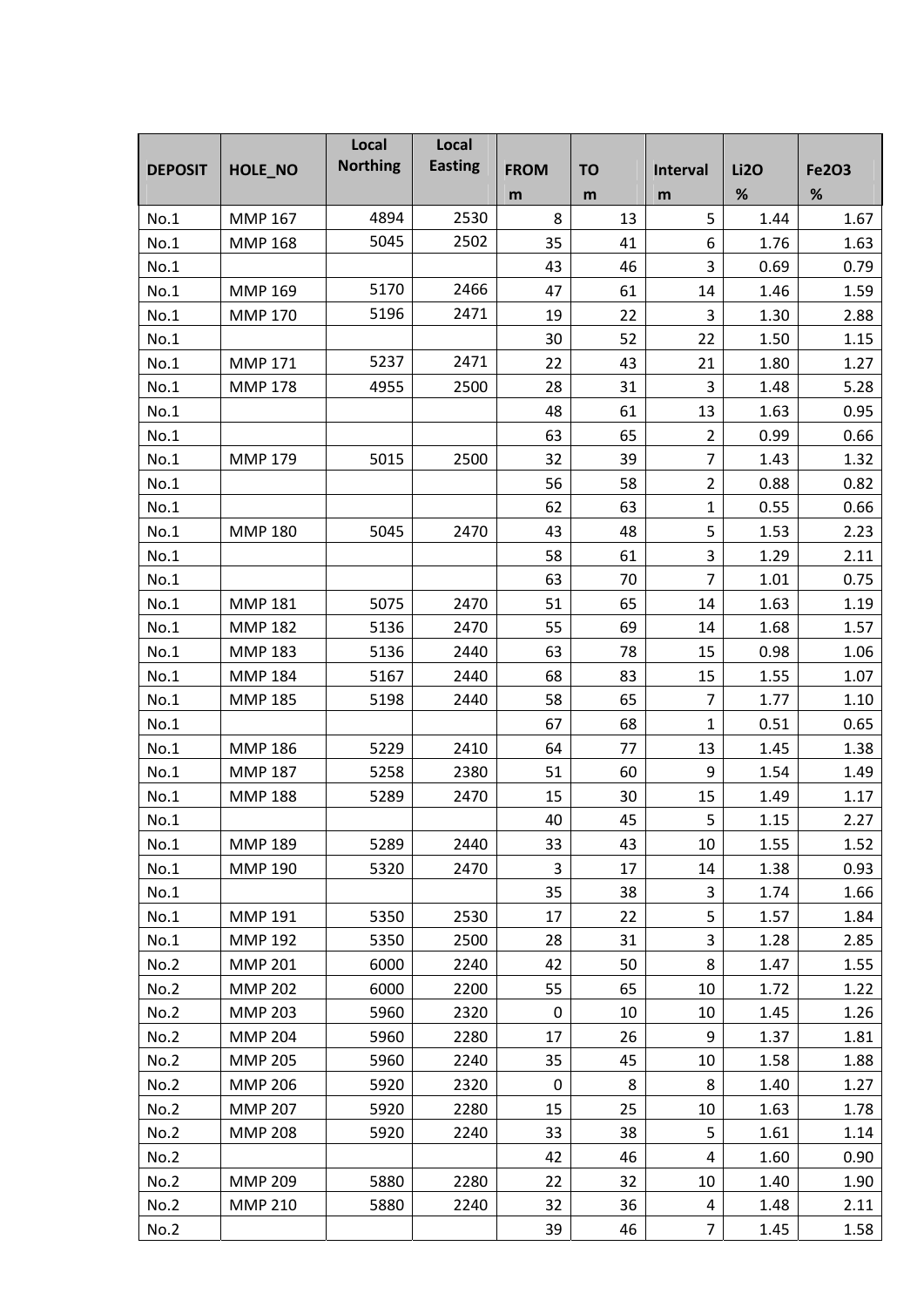| %<br>$\%$<br>m<br>m<br>m<br>9<br>21<br><b>No.2</b><br><b>MMP 211</b><br>5840<br>2280<br>30<br>1.75<br>0.93<br>No.2<br><b>MMP 212</b><br>5840<br>2240<br>30<br>34<br>1.60<br>1.40<br>4<br>6<br>No.2<br>38<br>44<br>1.17<br>3.52<br>No.2<br>17<br>$\mathbf{1}$<br><b>MMP 215</b><br>5800<br>2200<br>18<br>0.47<br>4.64<br>42<br>53<br>11<br>1.62<br>1.25<br>No.2<br>12<br><b>No.2</b><br><b>MMP 217</b><br>5760<br>2200<br>29<br>41<br>1.46<br>1.54<br>5960<br>1920<br>9<br>9<br><b>No.2W</b><br><b>MMP 101A</b><br>18<br>1.48<br>1.24<br><b>No.2W</b><br>93<br>26<br>1.60<br>1.38<br>67<br>5960<br>1960<br>6<br>6<br>1.65<br>0.94<br><b>No.2W</b><br><b>MMP 102A</b><br>$\mathbf 0$<br>$\overline{2}$<br>No.2W<br>38<br>40<br>1.35<br>1.06<br>46<br>62<br>1.61<br>No.2W<br>16<br>1.53<br>5960<br>1880<br>9<br>No.2W<br><b>MMP 301</b><br>20<br>11<br>1.42<br>1.71<br>85<br>28<br>1.14<br>No.2W<br>113<br>1.61<br>5960<br>1840<br>1.88<br>1.53<br><b>No.2W</b><br><b>MMP 302</b><br>24<br>38<br>14<br>1.82<br>No.2W<br>107<br>132<br>25<br>1.39<br>5920<br>45<br>21<br>1.61<br>1.22<br>No.2W<br><b>MMP 303A</b><br>1960<br>24<br>No.2W<br>47<br>48<br>0.85<br>1<br>3.60<br>5920<br>1920<br>9<br>No.2W<br><b>MMP 304</b><br>12<br>21<br>1.77<br>0.84<br>No.2W<br><b>MMP 304A</b><br>5920<br>11<br>21<br>10<br>1.14<br>1920<br>1.64<br><b>No.2W</b><br>53<br>1.55<br>0.94<br>77<br>24<br>5920<br>1880<br>18<br>$\overline{2}$<br>2.04<br>1.52<br><b>No.2W</b><br><b>MMP 305</b><br>20<br>No.2W<br>27<br>39<br>12<br>1.86<br>1.28<br>30<br>No.2W<br>73<br>103<br>1.54<br>0.95<br>5920<br>1840<br>No.2W<br>25<br>5<br>1.62<br>0.83<br><b>MMP 306</b><br>30<br>39<br>45<br>6<br>1.55<br><b>No.2W</b><br>0.97<br>98<br>125<br>1.72<br>No.2W<br>27<br>1.13<br>No.2W<br>128<br>1.33<br>1.10<br>132<br>4<br>5880<br>1920<br>9<br>No.2W<br>18<br>27<br>0.97<br><b>MMP 307</b><br>1.74<br>39<br>No.2W<br>59<br>20<br>1.62<br>1.02<br>No.2W<br>62<br>66<br>4<br>1.39<br>2.07<br>5<br>No.2W<br>77<br>82<br>1.17<br>1.33<br>$\overline{2}$<br>5880<br>1880<br>15<br>1.27<br>No.2W<br><b>MMP 308</b><br>17<br>5.29<br>1.36<br>No.2W<br>33<br>44<br>11<br>1.30<br>No.2W<br>66<br>94<br>28<br>1.77<br>1.12<br>3<br>No.2W<br>129<br>1.71<br>132<br>1.62<br>5880<br>1840<br>No.2W<br>19<br><b>MMP 309</b><br>25<br>6<br>1.83<br>1.36<br>5<br>No.2W<br>41<br>46<br>1.79<br>0.94<br>75<br>No.2W<br>77<br>$\overline{2}$<br>1.48<br>3.94<br>No.2W<br>96<br>124<br>28<br>1.87<br>1.10<br>5880<br>1800<br>No.2W<br><b>MMP 310</b><br>32<br>45<br>13<br>0.93<br>1.42 |                |         | Local<br><b>Northing</b> | Local<br><b>Easting</b> |             |           |                 |             |              |
|-------------------------------------------------------------------------------------------------------------------------------------------------------------------------------------------------------------------------------------------------------------------------------------------------------------------------------------------------------------------------------------------------------------------------------------------------------------------------------------------------------------------------------------------------------------------------------------------------------------------------------------------------------------------------------------------------------------------------------------------------------------------------------------------------------------------------------------------------------------------------------------------------------------------------------------------------------------------------------------------------------------------------------------------------------------------------------------------------------------------------------------------------------------------------------------------------------------------------------------------------------------------------------------------------------------------------------------------------------------------------------------------------------------------------------------------------------------------------------------------------------------------------------------------------------------------------------------------------------------------------------------------------------------------------------------------------------------------------------------------------------------------------------------------------------------------------------------------------------------------------------------------------------------------------------------------------------------------------------------------------------------------------------------------------------------------------------------------------------------------------------------------------------------------------------------------------------------------------------------------------------------------------------------------------------------------------------------------------------------------------------------------------------------------------------------------------------------------------------------------------------------------------------------------|----------------|---------|--------------------------|-------------------------|-------------|-----------|-----------------|-------------|--------------|
|                                                                                                                                                                                                                                                                                                                                                                                                                                                                                                                                                                                                                                                                                                                                                                                                                                                                                                                                                                                                                                                                                                                                                                                                                                                                                                                                                                                                                                                                                                                                                                                                                                                                                                                                                                                                                                                                                                                                                                                                                                                                                                                                                                                                                                                                                                                                                                                                                                                                                                                                           | <b>DEPOSIT</b> | HOLE_NO |                          |                         | <b>FROM</b> | <b>TO</b> | <b>Interval</b> | <b>Li2O</b> | <b>Fe2O3</b> |
|                                                                                                                                                                                                                                                                                                                                                                                                                                                                                                                                                                                                                                                                                                                                                                                                                                                                                                                                                                                                                                                                                                                                                                                                                                                                                                                                                                                                                                                                                                                                                                                                                                                                                                                                                                                                                                                                                                                                                                                                                                                                                                                                                                                                                                                                                                                                                                                                                                                                                                                                           |                |         |                          |                         |             |           |                 |             |              |
|                                                                                                                                                                                                                                                                                                                                                                                                                                                                                                                                                                                                                                                                                                                                                                                                                                                                                                                                                                                                                                                                                                                                                                                                                                                                                                                                                                                                                                                                                                                                                                                                                                                                                                                                                                                                                                                                                                                                                                                                                                                                                                                                                                                                                                                                                                                                                                                                                                                                                                                                           |                |         |                          |                         |             |           |                 |             |              |
|                                                                                                                                                                                                                                                                                                                                                                                                                                                                                                                                                                                                                                                                                                                                                                                                                                                                                                                                                                                                                                                                                                                                                                                                                                                                                                                                                                                                                                                                                                                                                                                                                                                                                                                                                                                                                                                                                                                                                                                                                                                                                                                                                                                                                                                                                                                                                                                                                                                                                                                                           |                |         |                          |                         |             |           |                 |             |              |
|                                                                                                                                                                                                                                                                                                                                                                                                                                                                                                                                                                                                                                                                                                                                                                                                                                                                                                                                                                                                                                                                                                                                                                                                                                                                                                                                                                                                                                                                                                                                                                                                                                                                                                                                                                                                                                                                                                                                                                                                                                                                                                                                                                                                                                                                                                                                                                                                                                                                                                                                           |                |         |                          |                         |             |           |                 |             |              |
|                                                                                                                                                                                                                                                                                                                                                                                                                                                                                                                                                                                                                                                                                                                                                                                                                                                                                                                                                                                                                                                                                                                                                                                                                                                                                                                                                                                                                                                                                                                                                                                                                                                                                                                                                                                                                                                                                                                                                                                                                                                                                                                                                                                                                                                                                                                                                                                                                                                                                                                                           |                |         |                          |                         |             |           |                 |             |              |
|                                                                                                                                                                                                                                                                                                                                                                                                                                                                                                                                                                                                                                                                                                                                                                                                                                                                                                                                                                                                                                                                                                                                                                                                                                                                                                                                                                                                                                                                                                                                                                                                                                                                                                                                                                                                                                                                                                                                                                                                                                                                                                                                                                                                                                                                                                                                                                                                                                                                                                                                           |                |         |                          |                         |             |           |                 |             |              |
|                                                                                                                                                                                                                                                                                                                                                                                                                                                                                                                                                                                                                                                                                                                                                                                                                                                                                                                                                                                                                                                                                                                                                                                                                                                                                                                                                                                                                                                                                                                                                                                                                                                                                                                                                                                                                                                                                                                                                                                                                                                                                                                                                                                                                                                                                                                                                                                                                                                                                                                                           |                |         |                          |                         |             |           |                 |             |              |
|                                                                                                                                                                                                                                                                                                                                                                                                                                                                                                                                                                                                                                                                                                                                                                                                                                                                                                                                                                                                                                                                                                                                                                                                                                                                                                                                                                                                                                                                                                                                                                                                                                                                                                                                                                                                                                                                                                                                                                                                                                                                                                                                                                                                                                                                                                                                                                                                                                                                                                                                           |                |         |                          |                         |             |           |                 |             |              |
|                                                                                                                                                                                                                                                                                                                                                                                                                                                                                                                                                                                                                                                                                                                                                                                                                                                                                                                                                                                                                                                                                                                                                                                                                                                                                                                                                                                                                                                                                                                                                                                                                                                                                                                                                                                                                                                                                                                                                                                                                                                                                                                                                                                                                                                                                                                                                                                                                                                                                                                                           |                |         |                          |                         |             |           |                 |             |              |
|                                                                                                                                                                                                                                                                                                                                                                                                                                                                                                                                                                                                                                                                                                                                                                                                                                                                                                                                                                                                                                                                                                                                                                                                                                                                                                                                                                                                                                                                                                                                                                                                                                                                                                                                                                                                                                                                                                                                                                                                                                                                                                                                                                                                                                                                                                                                                                                                                                                                                                                                           |                |         |                          |                         |             |           |                 |             |              |
|                                                                                                                                                                                                                                                                                                                                                                                                                                                                                                                                                                                                                                                                                                                                                                                                                                                                                                                                                                                                                                                                                                                                                                                                                                                                                                                                                                                                                                                                                                                                                                                                                                                                                                                                                                                                                                                                                                                                                                                                                                                                                                                                                                                                                                                                                                                                                                                                                                                                                                                                           |                |         |                          |                         |             |           |                 |             |              |
|                                                                                                                                                                                                                                                                                                                                                                                                                                                                                                                                                                                                                                                                                                                                                                                                                                                                                                                                                                                                                                                                                                                                                                                                                                                                                                                                                                                                                                                                                                                                                                                                                                                                                                                                                                                                                                                                                                                                                                                                                                                                                                                                                                                                                                                                                                                                                                                                                                                                                                                                           |                |         |                          |                         |             |           |                 |             |              |
|                                                                                                                                                                                                                                                                                                                                                                                                                                                                                                                                                                                                                                                                                                                                                                                                                                                                                                                                                                                                                                                                                                                                                                                                                                                                                                                                                                                                                                                                                                                                                                                                                                                                                                                                                                                                                                                                                                                                                                                                                                                                                                                                                                                                                                                                                                                                                                                                                                                                                                                                           |                |         |                          |                         |             |           |                 |             |              |
|                                                                                                                                                                                                                                                                                                                                                                                                                                                                                                                                                                                                                                                                                                                                                                                                                                                                                                                                                                                                                                                                                                                                                                                                                                                                                                                                                                                                                                                                                                                                                                                                                                                                                                                                                                                                                                                                                                                                                                                                                                                                                                                                                                                                                                                                                                                                                                                                                                                                                                                                           |                |         |                          |                         |             |           |                 |             |              |
|                                                                                                                                                                                                                                                                                                                                                                                                                                                                                                                                                                                                                                                                                                                                                                                                                                                                                                                                                                                                                                                                                                                                                                                                                                                                                                                                                                                                                                                                                                                                                                                                                                                                                                                                                                                                                                                                                                                                                                                                                                                                                                                                                                                                                                                                                                                                                                                                                                                                                                                                           |                |         |                          |                         |             |           |                 |             |              |
|                                                                                                                                                                                                                                                                                                                                                                                                                                                                                                                                                                                                                                                                                                                                                                                                                                                                                                                                                                                                                                                                                                                                                                                                                                                                                                                                                                                                                                                                                                                                                                                                                                                                                                                                                                                                                                                                                                                                                                                                                                                                                                                                                                                                                                                                                                                                                                                                                                                                                                                                           |                |         |                          |                         |             |           |                 |             |              |
|                                                                                                                                                                                                                                                                                                                                                                                                                                                                                                                                                                                                                                                                                                                                                                                                                                                                                                                                                                                                                                                                                                                                                                                                                                                                                                                                                                                                                                                                                                                                                                                                                                                                                                                                                                                                                                                                                                                                                                                                                                                                                                                                                                                                                                                                                                                                                                                                                                                                                                                                           |                |         |                          |                         |             |           |                 |             |              |
|                                                                                                                                                                                                                                                                                                                                                                                                                                                                                                                                                                                                                                                                                                                                                                                                                                                                                                                                                                                                                                                                                                                                                                                                                                                                                                                                                                                                                                                                                                                                                                                                                                                                                                                                                                                                                                                                                                                                                                                                                                                                                                                                                                                                                                                                                                                                                                                                                                                                                                                                           |                |         |                          |                         |             |           |                 |             |              |
|                                                                                                                                                                                                                                                                                                                                                                                                                                                                                                                                                                                                                                                                                                                                                                                                                                                                                                                                                                                                                                                                                                                                                                                                                                                                                                                                                                                                                                                                                                                                                                                                                                                                                                                                                                                                                                                                                                                                                                                                                                                                                                                                                                                                                                                                                                                                                                                                                                                                                                                                           |                |         |                          |                         |             |           |                 |             |              |
|                                                                                                                                                                                                                                                                                                                                                                                                                                                                                                                                                                                                                                                                                                                                                                                                                                                                                                                                                                                                                                                                                                                                                                                                                                                                                                                                                                                                                                                                                                                                                                                                                                                                                                                                                                                                                                                                                                                                                                                                                                                                                                                                                                                                                                                                                                                                                                                                                                                                                                                                           |                |         |                          |                         |             |           |                 |             |              |
|                                                                                                                                                                                                                                                                                                                                                                                                                                                                                                                                                                                                                                                                                                                                                                                                                                                                                                                                                                                                                                                                                                                                                                                                                                                                                                                                                                                                                                                                                                                                                                                                                                                                                                                                                                                                                                                                                                                                                                                                                                                                                                                                                                                                                                                                                                                                                                                                                                                                                                                                           |                |         |                          |                         |             |           |                 |             |              |
|                                                                                                                                                                                                                                                                                                                                                                                                                                                                                                                                                                                                                                                                                                                                                                                                                                                                                                                                                                                                                                                                                                                                                                                                                                                                                                                                                                                                                                                                                                                                                                                                                                                                                                                                                                                                                                                                                                                                                                                                                                                                                                                                                                                                                                                                                                                                                                                                                                                                                                                                           |                |         |                          |                         |             |           |                 |             |              |
|                                                                                                                                                                                                                                                                                                                                                                                                                                                                                                                                                                                                                                                                                                                                                                                                                                                                                                                                                                                                                                                                                                                                                                                                                                                                                                                                                                                                                                                                                                                                                                                                                                                                                                                                                                                                                                                                                                                                                                                                                                                                                                                                                                                                                                                                                                                                                                                                                                                                                                                                           |                |         |                          |                         |             |           |                 |             |              |
|                                                                                                                                                                                                                                                                                                                                                                                                                                                                                                                                                                                                                                                                                                                                                                                                                                                                                                                                                                                                                                                                                                                                                                                                                                                                                                                                                                                                                                                                                                                                                                                                                                                                                                                                                                                                                                                                                                                                                                                                                                                                                                                                                                                                                                                                                                                                                                                                                                                                                                                                           |                |         |                          |                         |             |           |                 |             |              |
|                                                                                                                                                                                                                                                                                                                                                                                                                                                                                                                                                                                                                                                                                                                                                                                                                                                                                                                                                                                                                                                                                                                                                                                                                                                                                                                                                                                                                                                                                                                                                                                                                                                                                                                                                                                                                                                                                                                                                                                                                                                                                                                                                                                                                                                                                                                                                                                                                                                                                                                                           |                |         |                          |                         |             |           |                 |             |              |
|                                                                                                                                                                                                                                                                                                                                                                                                                                                                                                                                                                                                                                                                                                                                                                                                                                                                                                                                                                                                                                                                                                                                                                                                                                                                                                                                                                                                                                                                                                                                                                                                                                                                                                                                                                                                                                                                                                                                                                                                                                                                                                                                                                                                                                                                                                                                                                                                                                                                                                                                           |                |         |                          |                         |             |           |                 |             |              |
|                                                                                                                                                                                                                                                                                                                                                                                                                                                                                                                                                                                                                                                                                                                                                                                                                                                                                                                                                                                                                                                                                                                                                                                                                                                                                                                                                                                                                                                                                                                                                                                                                                                                                                                                                                                                                                                                                                                                                                                                                                                                                                                                                                                                                                                                                                                                                                                                                                                                                                                                           |                |         |                          |                         |             |           |                 |             |              |
|                                                                                                                                                                                                                                                                                                                                                                                                                                                                                                                                                                                                                                                                                                                                                                                                                                                                                                                                                                                                                                                                                                                                                                                                                                                                                                                                                                                                                                                                                                                                                                                                                                                                                                                                                                                                                                                                                                                                                                                                                                                                                                                                                                                                                                                                                                                                                                                                                                                                                                                                           |                |         |                          |                         |             |           |                 |             |              |
|                                                                                                                                                                                                                                                                                                                                                                                                                                                                                                                                                                                                                                                                                                                                                                                                                                                                                                                                                                                                                                                                                                                                                                                                                                                                                                                                                                                                                                                                                                                                                                                                                                                                                                                                                                                                                                                                                                                                                                                                                                                                                                                                                                                                                                                                                                                                                                                                                                                                                                                                           |                |         |                          |                         |             |           |                 |             |              |
|                                                                                                                                                                                                                                                                                                                                                                                                                                                                                                                                                                                                                                                                                                                                                                                                                                                                                                                                                                                                                                                                                                                                                                                                                                                                                                                                                                                                                                                                                                                                                                                                                                                                                                                                                                                                                                                                                                                                                                                                                                                                                                                                                                                                                                                                                                                                                                                                                                                                                                                                           |                |         |                          |                         |             |           |                 |             |              |
|                                                                                                                                                                                                                                                                                                                                                                                                                                                                                                                                                                                                                                                                                                                                                                                                                                                                                                                                                                                                                                                                                                                                                                                                                                                                                                                                                                                                                                                                                                                                                                                                                                                                                                                                                                                                                                                                                                                                                                                                                                                                                                                                                                                                                                                                                                                                                                                                                                                                                                                                           |                |         |                          |                         |             |           |                 |             |              |
|                                                                                                                                                                                                                                                                                                                                                                                                                                                                                                                                                                                                                                                                                                                                                                                                                                                                                                                                                                                                                                                                                                                                                                                                                                                                                                                                                                                                                                                                                                                                                                                                                                                                                                                                                                                                                                                                                                                                                                                                                                                                                                                                                                                                                                                                                                                                                                                                                                                                                                                                           |                |         |                          |                         |             |           |                 |             |              |
|                                                                                                                                                                                                                                                                                                                                                                                                                                                                                                                                                                                                                                                                                                                                                                                                                                                                                                                                                                                                                                                                                                                                                                                                                                                                                                                                                                                                                                                                                                                                                                                                                                                                                                                                                                                                                                                                                                                                                                                                                                                                                                                                                                                                                                                                                                                                                                                                                                                                                                                                           |                |         |                          |                         |             |           |                 |             |              |
|                                                                                                                                                                                                                                                                                                                                                                                                                                                                                                                                                                                                                                                                                                                                                                                                                                                                                                                                                                                                                                                                                                                                                                                                                                                                                                                                                                                                                                                                                                                                                                                                                                                                                                                                                                                                                                                                                                                                                                                                                                                                                                                                                                                                                                                                                                                                                                                                                                                                                                                                           |                |         |                          |                         |             |           |                 |             |              |
|                                                                                                                                                                                                                                                                                                                                                                                                                                                                                                                                                                                                                                                                                                                                                                                                                                                                                                                                                                                                                                                                                                                                                                                                                                                                                                                                                                                                                                                                                                                                                                                                                                                                                                                                                                                                                                                                                                                                                                                                                                                                                                                                                                                                                                                                                                                                                                                                                                                                                                                                           |                |         |                          |                         |             |           |                 |             |              |
|                                                                                                                                                                                                                                                                                                                                                                                                                                                                                                                                                                                                                                                                                                                                                                                                                                                                                                                                                                                                                                                                                                                                                                                                                                                                                                                                                                                                                                                                                                                                                                                                                                                                                                                                                                                                                                                                                                                                                                                                                                                                                                                                                                                                                                                                                                                                                                                                                                                                                                                                           |                |         |                          |                         |             |           |                 |             |              |
|                                                                                                                                                                                                                                                                                                                                                                                                                                                                                                                                                                                                                                                                                                                                                                                                                                                                                                                                                                                                                                                                                                                                                                                                                                                                                                                                                                                                                                                                                                                                                                                                                                                                                                                                                                                                                                                                                                                                                                                                                                                                                                                                                                                                                                                                                                                                                                                                                                                                                                                                           |                |         |                          |                         |             |           |                 |             |              |
|                                                                                                                                                                                                                                                                                                                                                                                                                                                                                                                                                                                                                                                                                                                                                                                                                                                                                                                                                                                                                                                                                                                                                                                                                                                                                                                                                                                                                                                                                                                                                                                                                                                                                                                                                                                                                                                                                                                                                                                                                                                                                                                                                                                                                                                                                                                                                                                                                                                                                                                                           |                |         |                          |                         |             |           |                 |             |              |
|                                                                                                                                                                                                                                                                                                                                                                                                                                                                                                                                                                                                                                                                                                                                                                                                                                                                                                                                                                                                                                                                                                                                                                                                                                                                                                                                                                                                                                                                                                                                                                                                                                                                                                                                                                                                                                                                                                                                                                                                                                                                                                                                                                                                                                                                                                                                                                                                                                                                                                                                           |                |         |                          |                         |             |           |                 |             |              |
|                                                                                                                                                                                                                                                                                                                                                                                                                                                                                                                                                                                                                                                                                                                                                                                                                                                                                                                                                                                                                                                                                                                                                                                                                                                                                                                                                                                                                                                                                                                                                                                                                                                                                                                                                                                                                                                                                                                                                                                                                                                                                                                                                                                                                                                                                                                                                                                                                                                                                                                                           |                |         |                          |                         |             |           |                 |             |              |
|                                                                                                                                                                                                                                                                                                                                                                                                                                                                                                                                                                                                                                                                                                                                                                                                                                                                                                                                                                                                                                                                                                                                                                                                                                                                                                                                                                                                                                                                                                                                                                                                                                                                                                                                                                                                                                                                                                                                                                                                                                                                                                                                                                                                                                                                                                                                                                                                                                                                                                                                           |                |         |                          |                         |             |           |                 |             |              |
|                                                                                                                                                                                                                                                                                                                                                                                                                                                                                                                                                                                                                                                                                                                                                                                                                                                                                                                                                                                                                                                                                                                                                                                                                                                                                                                                                                                                                                                                                                                                                                                                                                                                                                                                                                                                                                                                                                                                                                                                                                                                                                                                                                                                                                                                                                                                                                                                                                                                                                                                           | No.2W          |         |                          |                         | 115         | 132       | 17              | 1.21        | 1.30         |